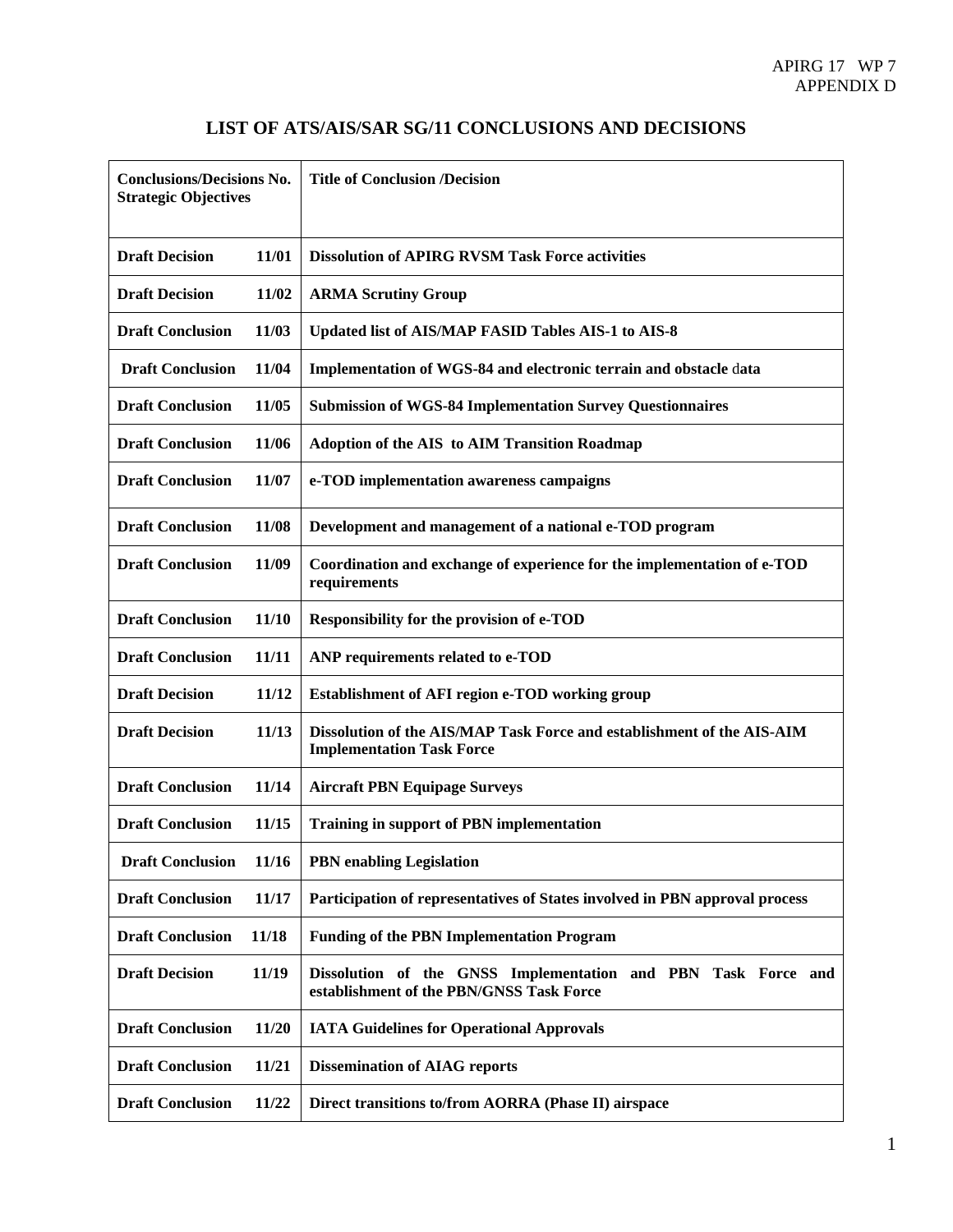| <b>Conclusions/Decisions No.</b><br><b>Strategic Objectives</b> |       | <b>Title of Conclusion /Decision</b>                                                                                  |
|-----------------------------------------------------------------|-------|-----------------------------------------------------------------------------------------------------------------------|
| <b>Draft Conclusion</b>                                         | 11/23 | Lowering of RNAV / RNP routes UM214 and UM215                                                                         |
| <b>Draft Conclusion</b>                                         | 11/24 | <b>Improvement of air-ground communications</b>                                                                       |
| <b>Draft Conclusion</b>                                         | 11/25 | Ground / ground infrastructure performance                                                                            |
| <b>Draft Conclusion</b>                                         | 11/26 | <b>ATM</b> performance framework                                                                                      |
| <b>Draft Conclusion</b>                                         | 11/27 | <b>Resolution of missing flight plans problem</b>                                                                     |
| <b>Draft Conclusion</b>                                         | 11/28 | Implementation of strategic lateral offsets in the AFI Region                                                         |
| <b>Draft Conclusion</b>                                         | 11/29 | <b>AFI PBN implementation Regional Plan</b>                                                                           |
| <b>Draft Conclusion</b>                                         | 11/30 | <b>National PBN implementation plan</b>                                                                               |
| <b>Draft Conclusion</b>                                         | 11/31 | <b>PBN</b> implementation tools                                                                                       |
| <b>Draft Decision</b>                                           | 11/32 | PBN Route Network Development Working Group (PRND WG)                                                                 |
| <b>Draft Conclusion</b>                                         | 11/33 | Dissemination of a letter inviting proposals for establishment of the AFI Flight<br><b>Procedures Programme (FPP)</b> |
| <b>Draft Conclusion</b>                                         | 11/34 | <b>National PBN Programme Managers (NPPM)</b>                                                                         |
| <b>Draft Conclusion</b>                                         | 11/35 | Airspace planning and aircraft equipment survey                                                                       |
| <b>Draft Conclusion</b>                                         | 11/36 | Implementation of safety management in the AFI Region                                                                 |
| <b>Draft Conclusion</b>                                         | 11/37 | Status of implementation of safety management provisions in the AFI Region                                            |
| <b>Draft Conclusion</b>                                         | 11/38 | Development and promulgation of contingency plans                                                                     |
| <b>Draft Decision</b>                                           | 11/39 | <b>AFI SAR services integration Task Force (ASSITF)</b>                                                               |
| <b>Draft Conclusion</b>                                         | 11/40 | <b>Search and rescue services</b>                                                                                     |
| <b>Draft Decision</b>                                           | 11/41 | <b>Establishment of the AFI flight plan transition Task Force (FPLT TF)</b>                                           |
| <b>Draft Conclusion</b>                                         | 11/42 | Convening of a workshop on implementation of new ICAO flight plan model<br>provisions                                 |
| <b>Draft Conclusion</b>                                         | 11/43 | <b>SIP Project for complete WGS-84 Implementation in the AFI Region</b>                                               |
| <b>Draft Conclusion</b>                                         | 11/44 | e-TOD Checklist                                                                                                       |
| <b>Draft Conclusion</b>                                         | 11/45 | Adoption of the e-TOD Implementation Plan Template and National eTOD<br><b>Implementation Sample Plan</b>             |